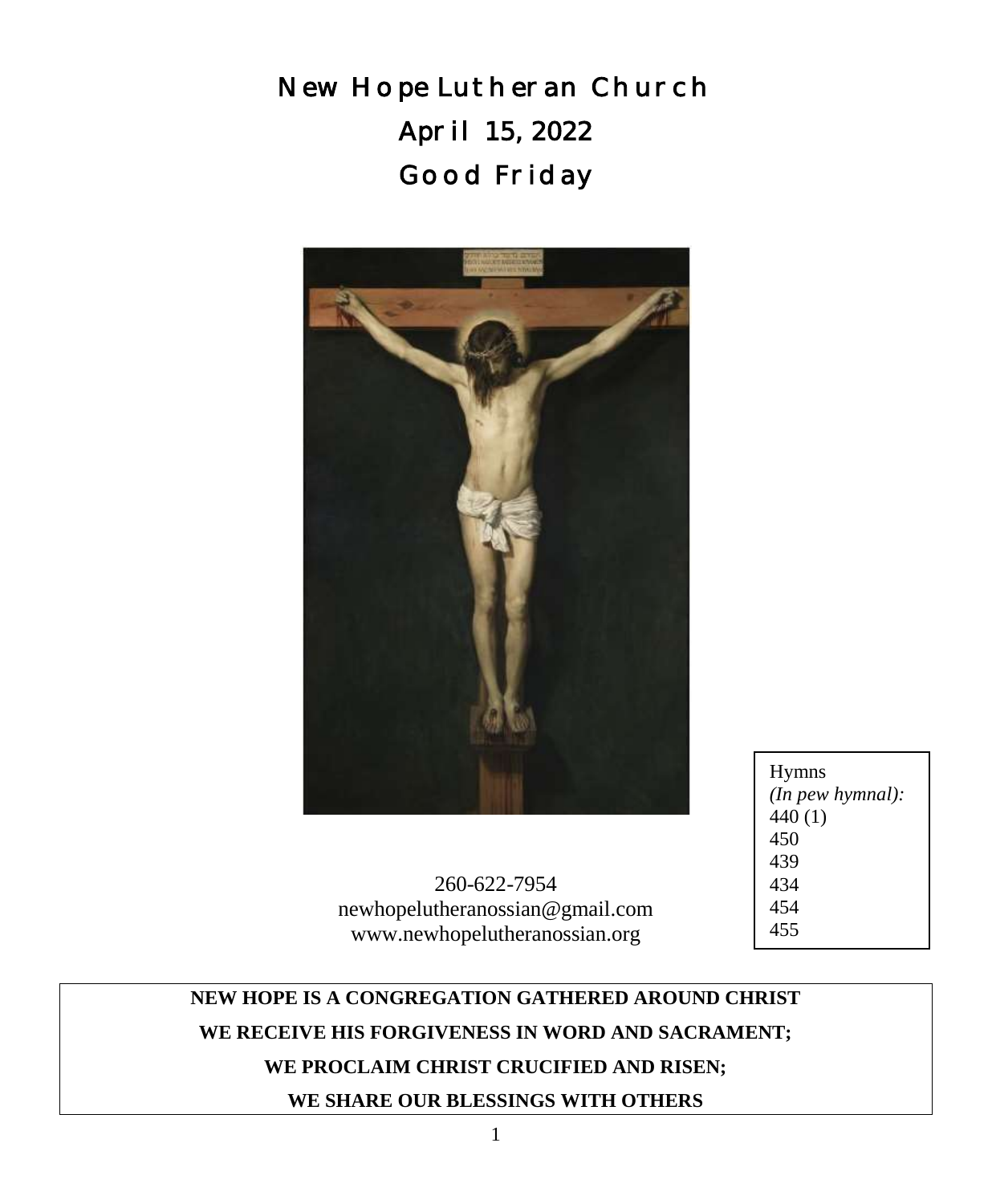# Service of the Word

*The congregation and pastor(s) enter in silence.*

#### *Stand*

#### **Collect of the Day**

P Almighty God, graciously behold this Your family for whom our Lord Jesus Christ was willing to be betrayed and delivered into the hands of sinful men to suffer death upon the cross; through the same Jesus Christ, Your Son, our Lord, who lives and reigns with You and the Holy Spirit, one God, now and forever.

C **Amen.**

# *Sit*

#### **Old Testament Reading** *Isaiah 52:13—53:12*

- A The Old Testament Reading for Good Friday is written in Isaiah, chapters 52 and 53.
	- $13$ Behold, my servant shall act wisely; he shall be high and lifted up, and shall be exalted.

<sup>14</sup>As many were astonished at you his appearance was so marred, beyond human semblance, and his form beyond that of the children of mankind— <sup>15</sup>so shall he sprinkle many nations; kings shall shut their mouths because of him; for that which has not been told them they see, and that which they have not heard they understand. <sup>1</sup>Who has believed what they heard from us? And to whom has the arm of the LORD been revealed? <sup>2</sup>For he grew up before him like a young plant, and like a root out of dry ground; he had no form or majesty that we should look at him, and no beauty that we should desire him. <sup>3</sup>He was despised and rejected by men; a man of sorrows, and acquainted with grief; and as one from whom men hide their faces he was despised, and we esteemed him not. <sup>4</sup>Surely he has borne our griefs and carried our sorrows; yet we esteemed him stricken, smitten by God, and afflicted. <sup>5</sup>But he was wounded for our transgressions; he was crushed for our iniquities;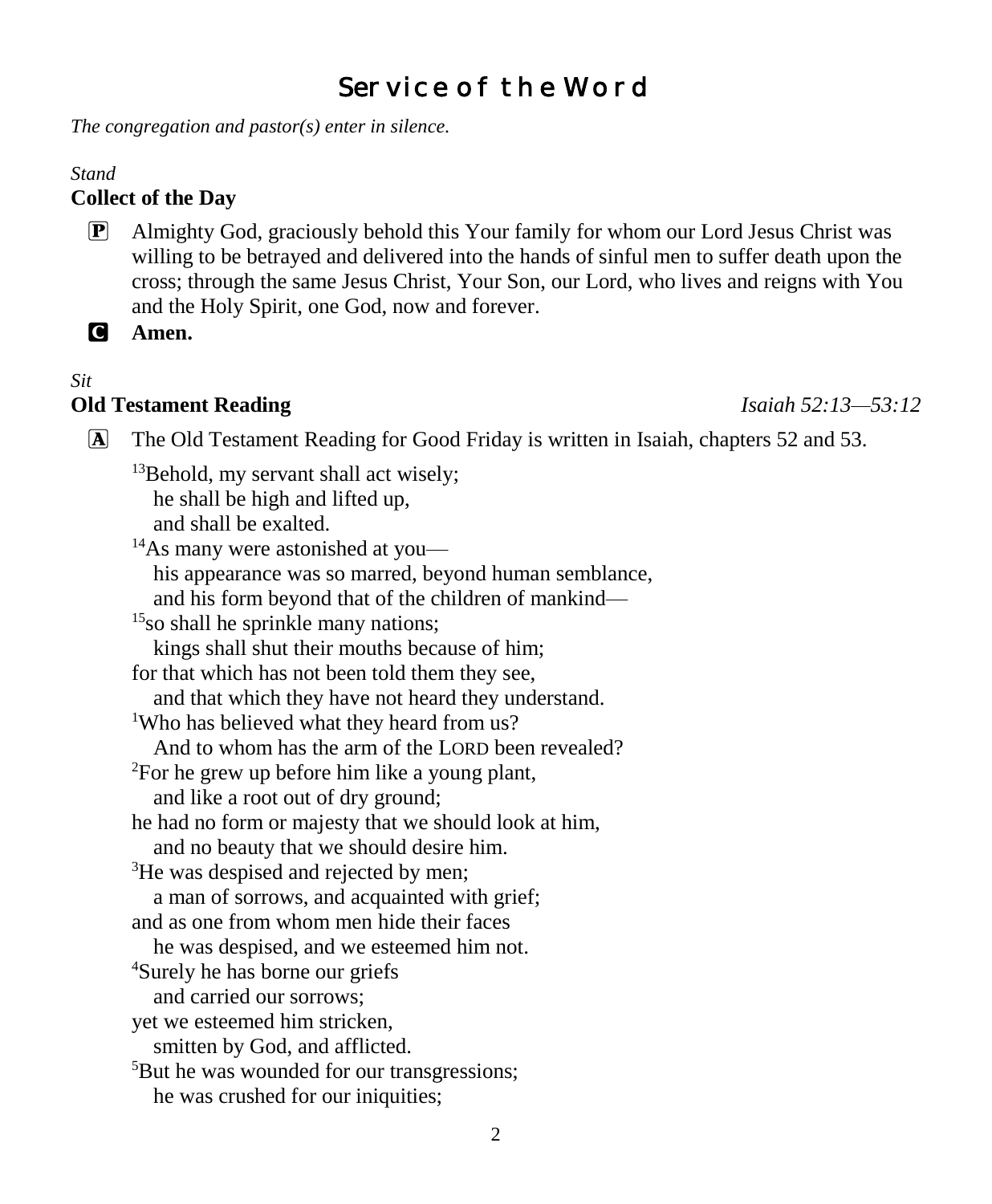upon him was the chastisement that brought us peace, and with his stripes we are healed. <sup>6</sup>All we like sheep have gone astray; we have turned every one to his own way; and the LORD has laid on him the iniquity of us all. <sup>7</sup>He was oppressed, and he was afflicted, yet he opened not his mouth; like a lamb that is led to the slaughter, and like a sheep that before its shearers is silent, so he opened not his mouth. <sup>8</sup>By oppression and judgment he was taken away; and as for his generation, who considered that he was cut off out of the land of the living, stricken for the transgression of my people? <sup>9</sup>And they made his grave with the wicked and with a rich man in his death, although he had done no violence, and there was no deceit in his mouth.  $10$ Yet it was the will of the LORD to crush him: he has put him to grief; when his soul makes an offering for sin, he shall see his offspring; he shall prolong his days; the will of the LORD shall prosper in his hand.  $11$ Out of the anguish of his soul he shall see and be satisfied; by his knowledge shall the righteous one, my servant, make many to be accounted righteous, and he shall bear their iniquities.  $12$ Therefore I will divide him a portion with the many, and he shall divide the spoil with the strong, because he poured out his soul to death and was numbered with the transgressors; yet he bore the sin of many, and makes intercession for the transgressors.

 $\overline{A}$  This is the Word of the Lord.

C **Thanks be to God.**

*Silence*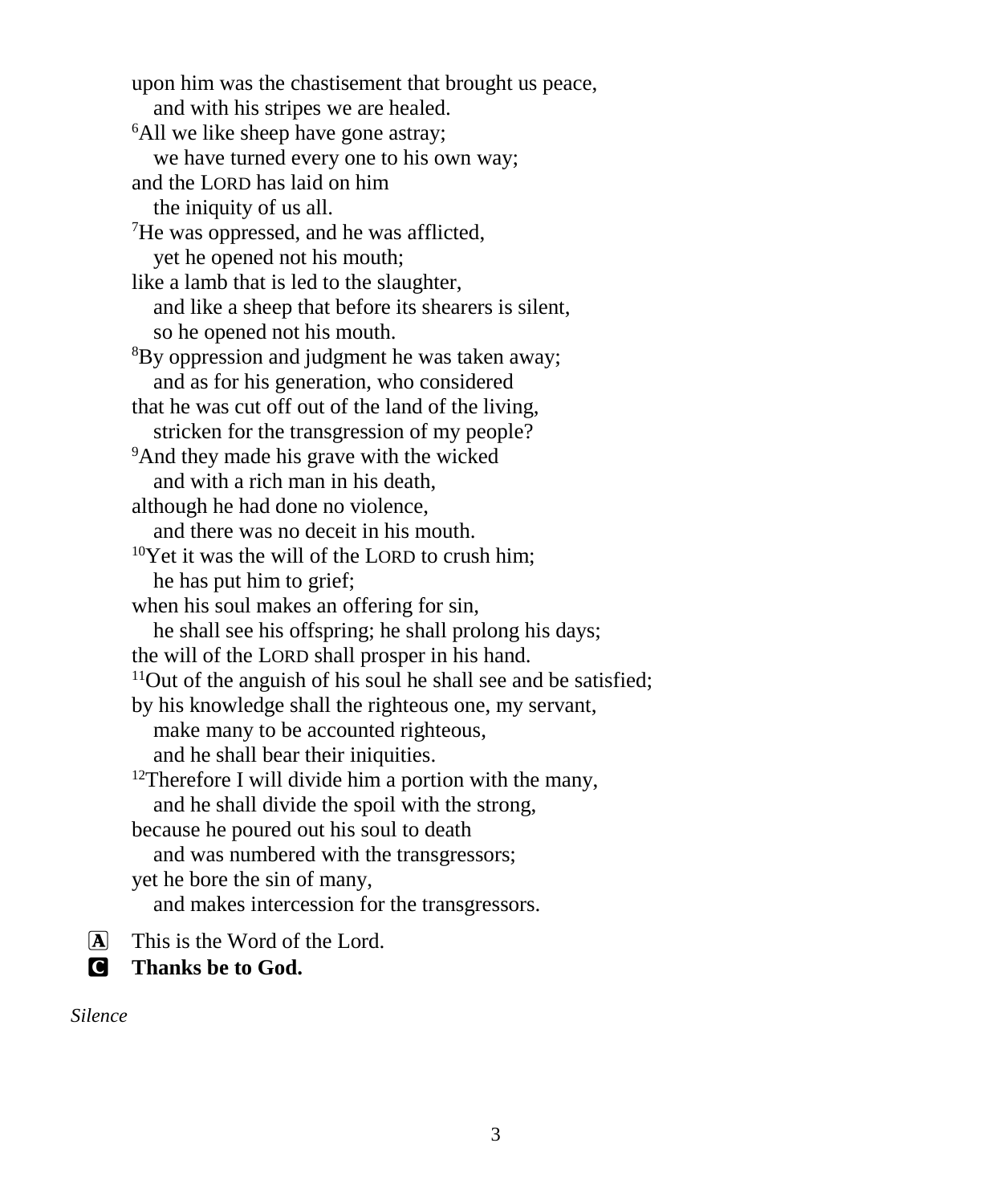*Stand*

 $\mathbf{P}$  Let us pray.

Merciful and everlasting God, You did not spare Your only Son but delivered Him up for us all to bear our sins on the cross. Grant that our hearts may be so fixed with steadfast faith in Him that we fear not the power of sin, death, and the devil; through the same Jesus Christ, our Lord.

C **Amen.**

# *Sit*

**Epistle** *Hebrews 4:14–16; 5:7–9*

A The Epistle is written in Hebrews, chapters four and five.

<sup>14</sup>Since then we have a great high priest who has passed through the heavens, Jesus, the Son of God, let us hold fast our confession. <sup>15</sup>For we do not have a high priest who is unable to sympathize with our weaknesses, but one who in every respect has been tempted as we are, yet without sin. <sup>16</sup>Let us then with confidence draw near to the throne of grace, that we may receive mercy and find grace to help in time of need. . . .

 $7$ In the days of his flesh, Jesus offered up prayers and supplications, with loud cries and tears, to him who was able to save him from death, and he was heard because of his reverence. <sup>8</sup>Although he was a son, he learned obedience through what he suffered. <sup>9</sup>And being made perfect, he became the source of eternal salvation to all who obey him.

 $\overline{A}$  This is the Word of the Lord.

# C **Thanks be to God.**

*Silence*

*Stand*

P Let us pray.

Almighty and everlasting God, You willed that Your Son should bear for us the pains of the cross and so remove from us the power of the adversary. Help us so to remember and give thanks for our Lord's passion that we may receive forgiveness of sin and redemption from everlasting death; through Jesus Christ, our Lord.

C **Amen.**

*Sit*

# THE PASSION OF OUR LORD JESUS CHRIST

**Hymn:** *"Jesus, I Will Ponder Now" LSB 440 (stanza 1)*

P The Passion of Our Lord Jesus Christ according to St. John.

# **The Betrayal And Arrest Of Jesus: John 18:1–11** *(Congregation reads the text in bold)*

<sup>1</sup>When Jesus had spoken these words, he went out with his disciples across the Kidron Valley, where there was a garden, which he and his disciples entered. <sup>2</sup>Now Judas, who betrayed him, also knew the place, for Jesus often met there with his disciples.  ${}^{3}$ So Judas,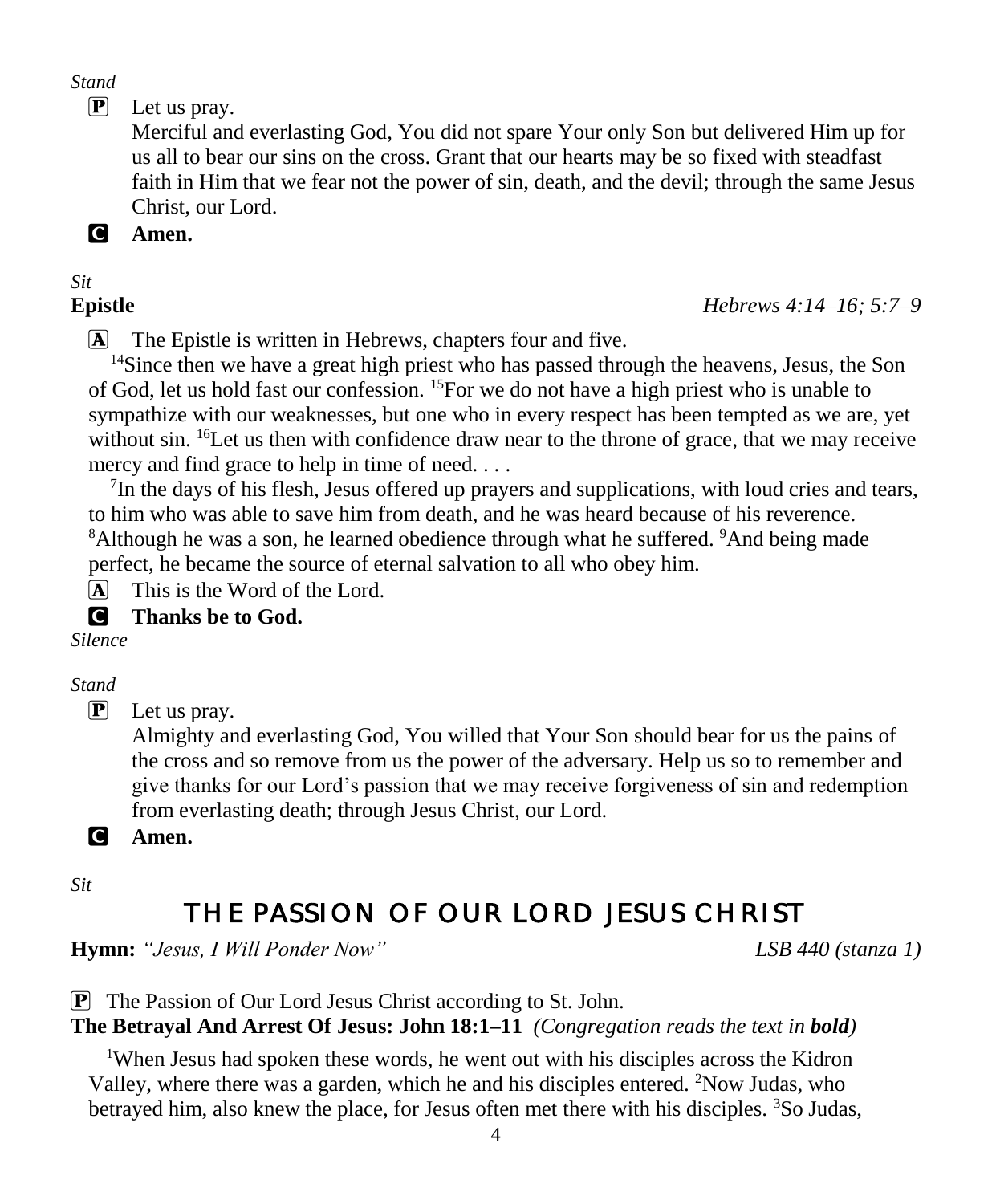having procured a band of soldiers and some officers from the chief priests and the Pharisees, went there with lanterns and torches and weapons. <sup>4</sup>Then Jesus, knowing all that would happen to him, came forward and said to them, "Whom do you seek?" <sup>5</sup>They answered him**, "Jesus of Nazareth."** Jesus said to them, "I am he." Judas, who betrayed him, was standing with them. <sup>6</sup>When Jesus said to them, "I am he," they drew back and fell to the ground. <sup>7</sup>So he asked them again, "Whom do you seek?" And they said**, "Jesus of Nazareth."** <sup>8</sup> Jesus answered, "I told you that I am he. So, if you seek me, let these men go." <sup>9</sup>This was to fulfill the word that he had spoken: "Of those whom you gave me I have lost not one." <sup>10</sup>Then Simon Peter, having a sword, drew it and struck the high priest's servant and cut off his right ear. (The servant's name was Malchus.) <sup>11</sup>So Jesus said to Peter, "Put your sword into its sheath; shall I not drink the cup that the Father has given me?"

*A candle is extinguished.* **Hymn:** *"O Sacred Head, Now Wounded" LSB 450 (stanza 1)*

#### **Jesus Before The High Priest And The Denial Of Peter: John 18:12–27**

 $12$ So the band of soldiers and their captain and the officers of the Jews arrested Jesus and bound him. <sup>13</sup>First they led him to Annas, for he was the father-in-law of Caiaphas, who was high priest that year.  $14$ It was Caiaphas who had advised the Jews that it would be expedient that one man should die for the people. <sup>15</sup>Simon Peter followed Jesus, and so did another disciple. Since that disciple was known to the high priest, he entered with Jesus into the court of the high priest, <sup>16</sup>but Peter stood outside at the door. So the other disciple, who was known to the high priest, went out and spoke to the servant girl who kept watch at the door, and brought Peter in. <sup>17</sup>The servant girl at the door said to Peter, **"You also are not one of this man's disciples, are you?"** He said, **"I am not."** <sup>18</sup>Now the servants and officers had made a charcoal fire, because it was cold, and they were standing and warming themselves. Peter also was with them, standing and warming himself.

<sup>19</sup>The high priest then questioned Jesus about his disciples and his teaching. <sup>20</sup>Jesus answered him, "I have spoken openly to the world. I have always taught in synagogues and in the temple, where all Jews come together. I have said nothing in secret. <sup>21</sup>Why do you ask me? Ask those who have heard me what I said to them; they know what I said." <sup>22</sup>When he had said these things, one of the officers standing by struck Jesus with his hand, saying, **"Is that how you answer the high priest?"** <sup>23</sup> Jesus answered him, "If what I said is wrong, bear witness about the wrong; but if what I said is right, why do you strike me?" <sup>24</sup>Annas then sent him bound to Caiaphas the high priest. <sup>25</sup>Now Simon Peter was standing and warming himself. So they said to him, **"You also are not one of his disciples, are you?"** He denied it and said, **"I am not."** <sup>26</sup>One of the servants of the high priest, a relative of the man whose ear Peter had cut off, asked, **"Did I not see you in the garden with him?"** <sup>27</sup>Peter again denied it, and at once a rooster crowed.

*A candle is extinguished.*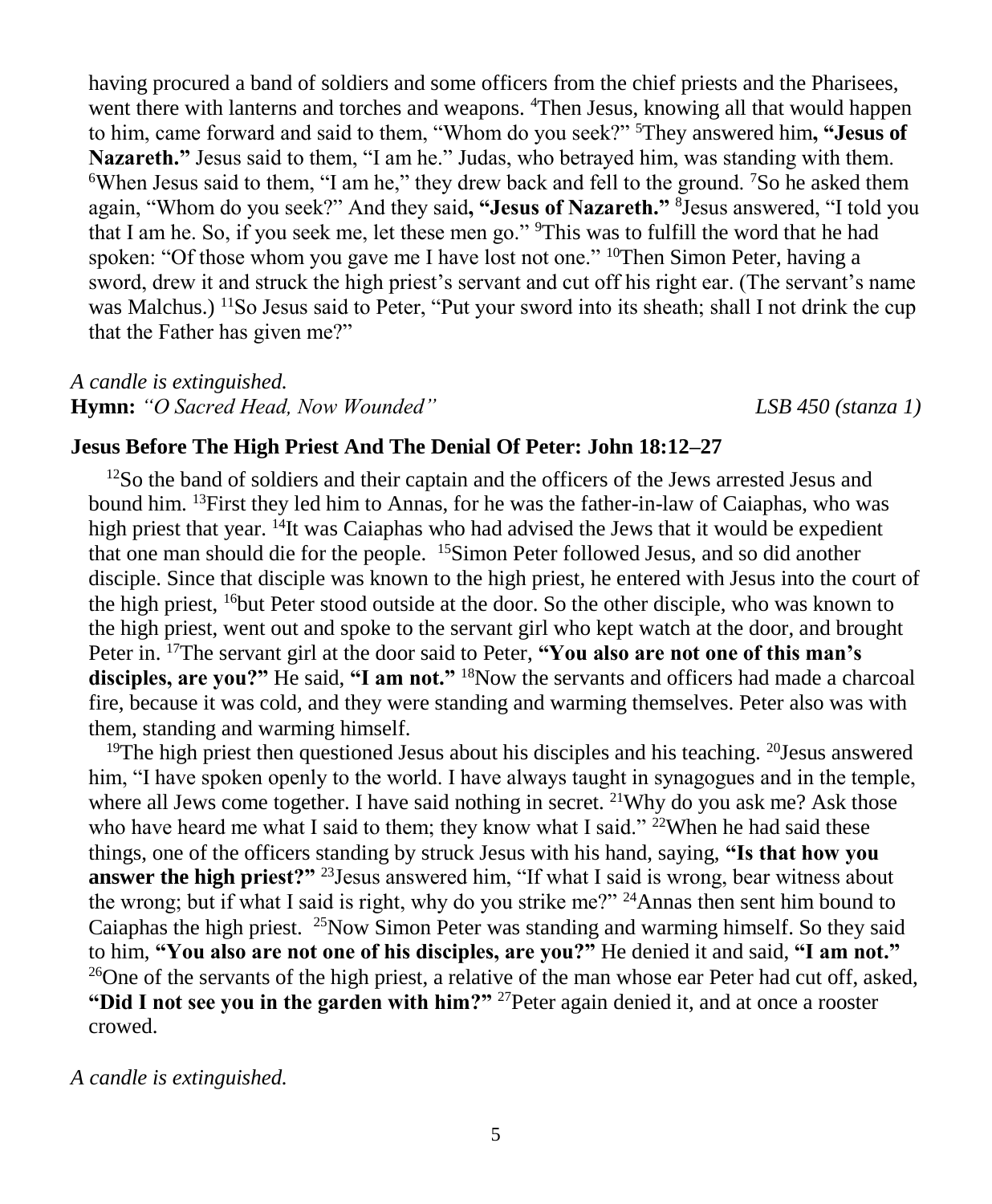#### **Jesus Before Pilate: John 18:28–40**

<sup>28</sup>Then they led Jesus from the house of Caiaphas to the governor's headquarters. It was early morning. They themselves did not enter the governor's headquarters, so that they would not be defiled, but could eat the Passover. <sup>29</sup>So Pilate went outside to them and said, **"What accusation do you bring against this man?"** <sup>30</sup>They answered him, **"If this man were not doing evil, we would not have delivered him over to you."** <sup>31</sup>Pilate said to them, **"Take him yourselves and judge him by your own law."** The Jews said to him, **"It is not lawful for us to put anyone to death."** <sup>32</sup>This was to fulfill the word that Jesus had spoken to show by what kind of death he was going to die. <sup>33</sup>So Pilate entered his headquarters again and called Jesus and said to him**, "Are you the King of the Jews?"** <sup>34</sup>Jesus answered, "Do you say this of your own accord, or did others say it to you about me?" <sup>35</sup>Pilate answered, **"Am I a Jew? Your own nation and the chief priests have delivered you over to me. What have you done?"** <sup>36</sup>Jesus answered, "My kingdom is not of this world. If my kingdom were of this world, my servants would have been fighting, that I might not be delivered over to the Jews. But my kingdom is not from the world." <sup>37</sup>Then Pilate said to him, **"So you are a king?"** Jesus answered, "You say that I am a king. For this purpose I was born and for this purpose I have come into the world to bear witness to the truth. Everyone who is of the truth listens to my voice." <sup>38</sup>Pilate said to him, **"What is truth?"** After he had said this, he went back outside to the Jews and told them, "**I find no guilt in him. <sup>39</sup>But you have a custom that I should release one man for you at the Passover. So do you want me to release to you the King of the Jews?"** <sup>40</sup>They cried out again, **"Not this man, but Barabbas!"** Now Barabbas was a robber.

*A candle is extinguished.* **Hymn:** *"O Sacred Head, Now Wounded" LSB 450 (stanza 3)*

#### **Jesus Prepared For Crucifixion: John 19:1–16a**

<sup>1</sup>Then Pilate took Jesus and flogged him.  ${}^{2}$ And the soldiers twisted together a crown of thorns and put it on his head and arrayed him in a purple robe. <sup>3</sup>They came up to him, saying, **"Hail, King of the Jews!"** and struck him with their hands. <sup>4</sup>Pilate went out again and said to them, **"See, I am bringing him out to you that you may know that I find no guilt in him."** <sup>5</sup>So Jesus came out, wearing the crown of thorns and the purple robe. Pilate said to them, **"Behold the man!"** <sup>6</sup>When the chief priests and the officers saw him, they cried out, **"Crucify him, crucify him!"** Pilate said to them, **"Take him yourselves and crucify him, for I find no guilt in him."** <sup>7</sup>The Jews answered him, **"We have a law, and according to that law he ought to die because he has made himself the Son of God."** <sup>8</sup>When Pilate heard this statement, he was even more afraid. <sup>9</sup>He entered his headquarters again and said to Jesus, **"Where are you from?"** But Jesus gave him no answer. <sup>10</sup>So Pilate said to him, **"You will not speak to me? Do you not know that I have authority to release you and authority to crucify you?"** <sup>11</sup>Jesus answered him, "You would have no authority over me at all unless it had been given you from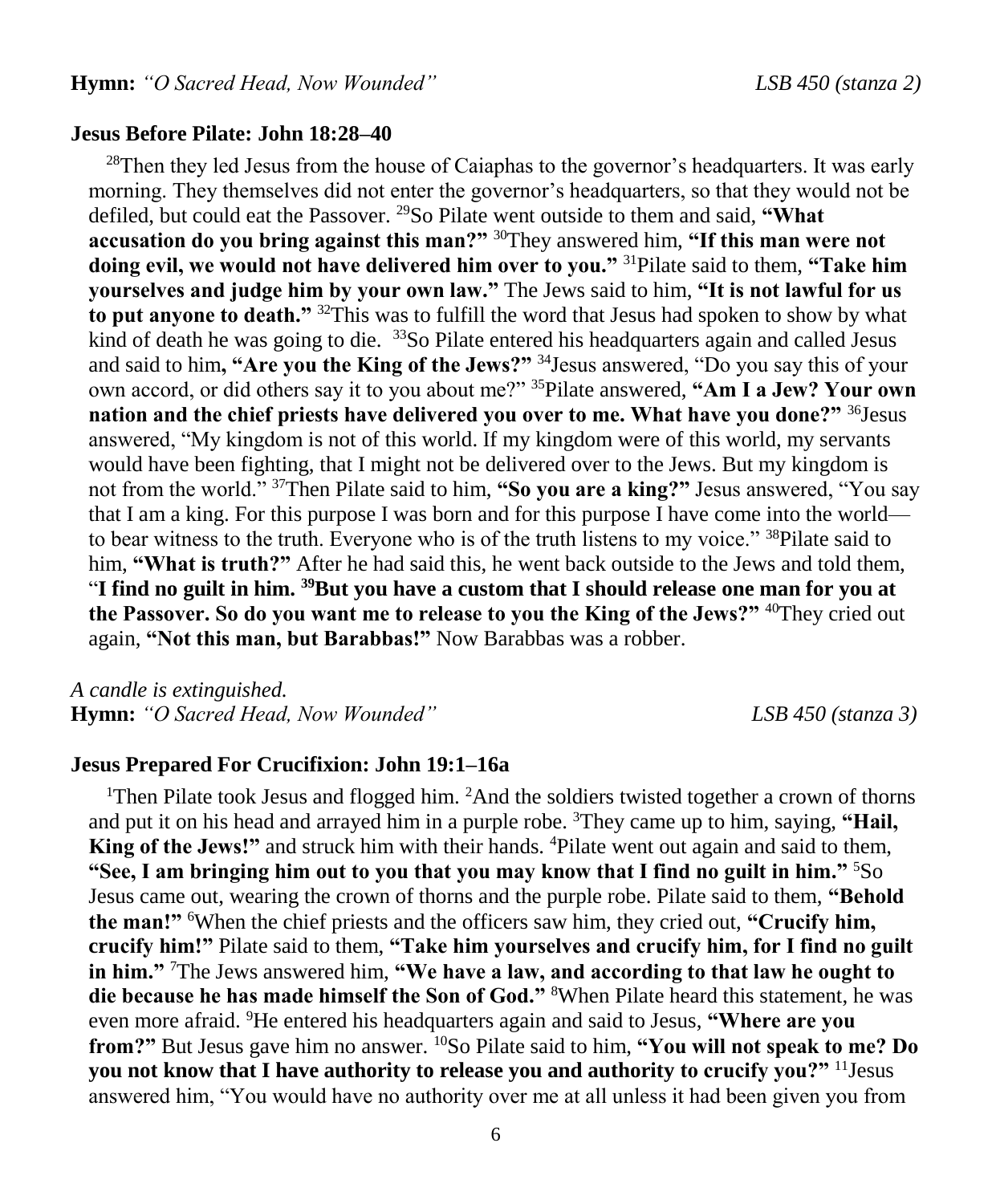above. Therefore he who delivered me over to you has the greater sin."  $12$ From then on Pilate sought to release him, but the Jews cried out, **"If you release this man, you are not Caesar's friend. Everyone who makes himself a king opposes Caesar."** <sup>13</sup>So when Pilate heard these words, he brought Jesus out and sat down on the judgment seat at a place called The Stone Pavement, and in Aramaic Gabbatha. <sup>14</sup>Now it was the day of Preparation of the Passover. It was about the sixth hour. He said to the Jews, **"Behold your King!"** <sup>15</sup>They cried out, **"Away with him, away with him, crucify him!"** Pilate said to them, **"Shall I crucify your King?"**  The chief priests answered, **"We have no king but Caesar."** <sup>16</sup>So he delivered him over to them to be crucified.

*A candle is extinguished.* **Hymn:** *"O Sacred Head, Now Wounded" LSB 450 (stanza 4)*

#### *Stand*

#### **The Crucifixion Of Jesus: John 19:16b–24**

So they took Jesus,  $17$  and he went out, bearing his own cross, to the place called the place of a skull, which in Aramaic is called Golgotha. <sup>18</sup>There they crucified him, and with him two others, one on either side, and Jesus between them. <sup>19</sup>Pilate also wrote an inscription and put it on the cross. It read, **"Jesus of Nazareth, the King of the Jews."** <sup>20</sup>Many of the Jews read this inscription, for the place where Jesus was crucified was near the city, and it was written in Aramaic, in Latin, and in Greek. <sup>21</sup>So the chief priests of the Jews said to Pilate, **"Do not write, 'The King of the Jews,' but rather, 'This man said, I am King of the Jews.'"** <sup>22</sup>Pilate answered, **"What I have written I have written."** <sup>23</sup>When the soldiers had crucified Jesus, they took his garments and divided them into four parts, one part for each soldier; also his tunic. But the tunic was seamless, woven in one piece from top to bottom,  $^{24}$ so they said to one another, **"Let us not tear it, but cast lots for it to see whose it shall be."** This was to fulfill the Scripture which says,

"They divided my garments among them, and for my clothing they cast lots."

So the soldiers did these things,

*A candle is extinguished.* **Hymn:** *"O Sacred Head, Now Wounded" LSB 450 (stanza 5)*

#### **Jesus' Mother And His Death: John 19:25–30**

 $25$ but standing by the cross of Jesus were his mother and his mother's sister, Mary the wife of Clopas, and Mary Magdalene. <sup>26</sup>When Jesus saw his mother and the disciple whom he loved standing nearby, he said to his mother, "Woman, behold, your son!"  $27$ Then he said to the disciple, "Behold, your mother!" And from that hour the disciple took her to his own home.

 $^{28}$ After this, Jesus, knowing that all was now finished, said (to fulfill the Scripture), "I thirst."  $^{29}$ A jar full of sour wine stood there, so they put a sponge full of the sour wine on a hyssop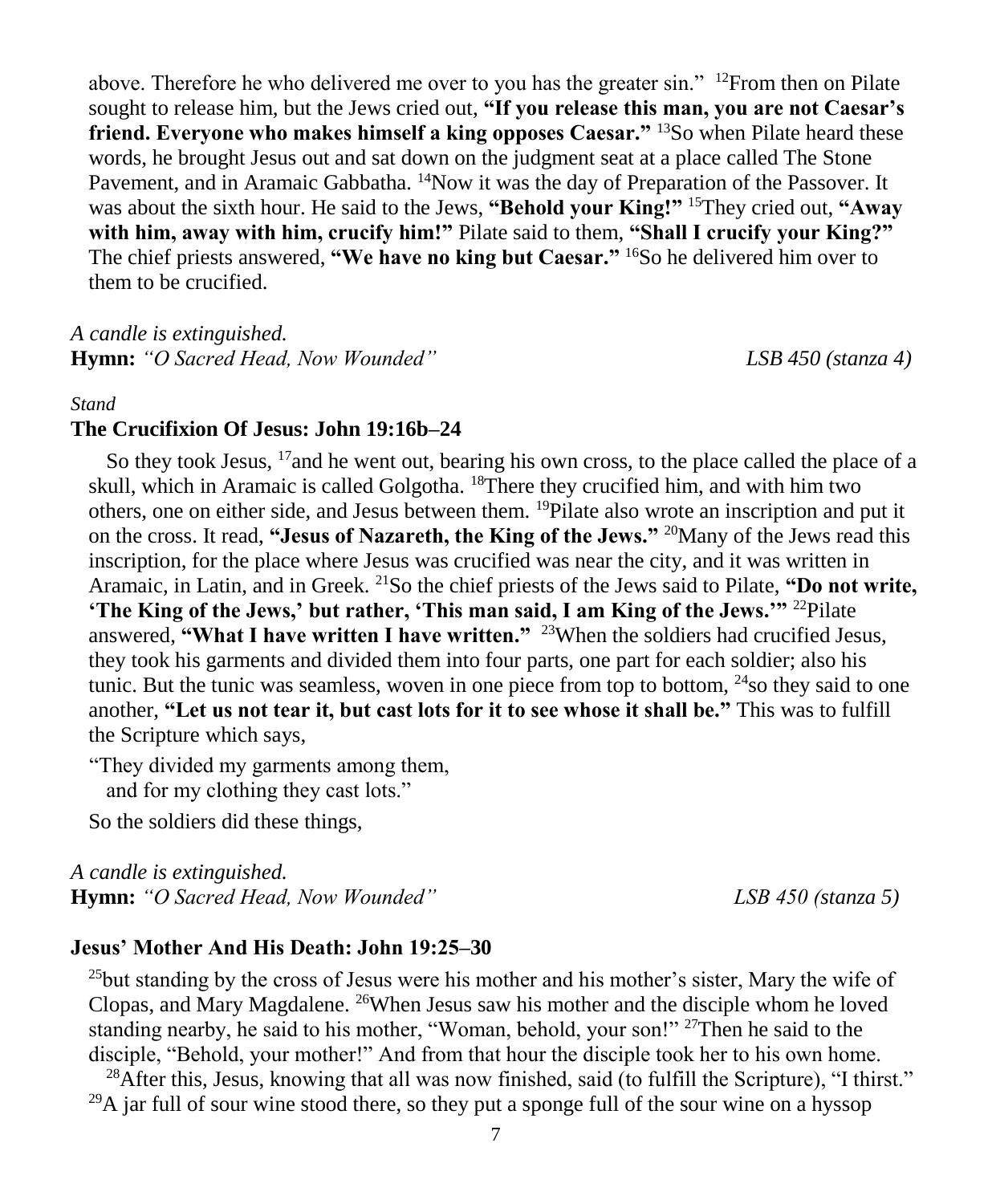branch and held it to his mouth.  $30$ When Jesus had received the sour wine, he said, "It is finished," and he bowed his head and gave up his spirit.

*A bell tolls 33 times – once for each year of Christ's life on earth*

*A candle is extinguished.* **Hymn:** *"O Sacred Head, Now Wounded" LSB 450 (stanza 6)*

#### **Jesus' Side Is Pierced: John 19:31–42**

<sup>31</sup>Since it was the day of Preparation, and so that the bodies would not remain on the cross on the Sabbath (for that Sabbath was a high day), the Jews asked Pilate that their legs might be broken and that they might be taken away.  $32$ So the soldiers came and broke the legs of the first, and of the other who had been crucified with him. <sup>33</sup>But when they came to Jesus and saw that he was already dead, they did not break his legs. <sup>34</sup>But one of the soldiers pierced his side with a spear, and at once there came out blood and water. <sup>35</sup>He who saw it has borne witness—his testimony is true, and he knows that he is telling the truth—that you also may believe.  $^{36}$ For these things took place that the Scripture might be fulfilled: "Not one of his bones will be broken." <sup>37</sup>And again another Scripture says, "They will look on him whom they have pierced."

<sup>38</sup>After these things Joseph of Arimathea, who was a disciple of Jesus, but secretly for fear of the Jews, asked Pilate that he might take away the body of Jesus, and Pilate gave him permission. So he came and took away his body. <sup>39</sup>Nicodemus also, who earlier had come to Jesus by night, came bringing a mixture of myrrh and aloes, about seventy-five pounds in weight. <sup>40</sup>So they took the body of Jesus and bound it in linen cloths with the spices, as is the burial custom of the Jews. <sup>41</sup>Now in the place where he was crucified there was a garden, and in the garden a new tomb in which no one had yet been laid.  $^{42}$ So because of the Jewish day of Preparation, since the tomb was close at hand, they laid Jesus there.

**Hymn:** *"O Sacred Head, Now Wounded" LSB 450 (stanza 7)*

*Silence*

# *Sit*

**Sermon Hymn of the Day:** *"O Dearest Jesus, What Law Hast Thou Broken" LSB 439 (stanzas 1-6, 15)*

#### *Stand*

#### **Bidding Prayer**

- A Let us pray for the whole Christian Church, that our Lord God would defend her against all the assaults and temptations of the adversary and keep her perpetually on the true foundation, Jesus Christ:
- P Almighty and everlasting God, since You have revealed Your glory to all nations in Jesus Christ and in the Word of His truth, keep, we ask You, in safety the works of Your mercy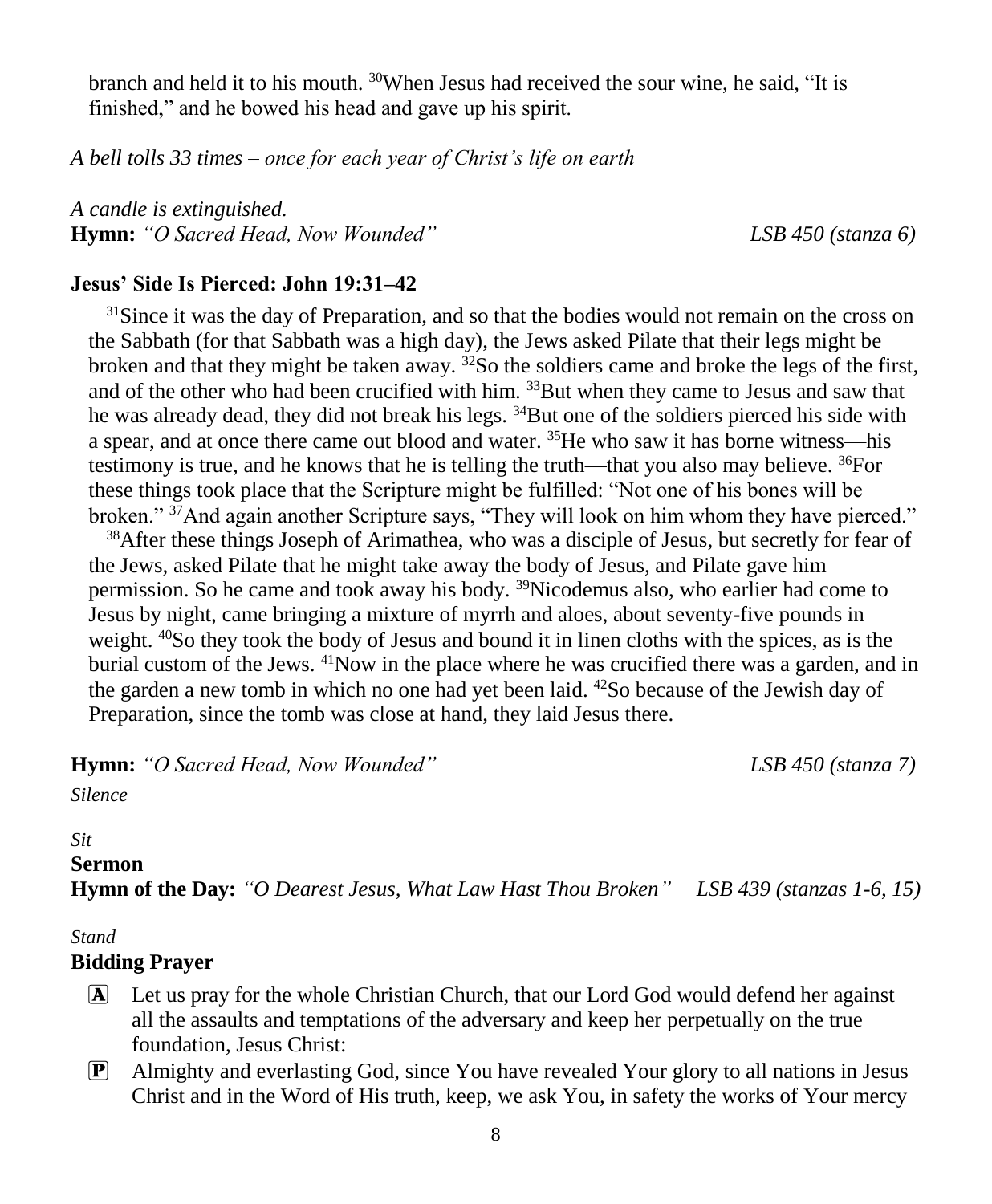so that Your Church, spread throughout all the nations, may be defended against the adversary and may serve You in true faith and persevere in the confession of Your name; through Jesus Christ, our Lord.

- C **Amen.**
- A Let us pray for all the ministers of the Word, for all vocations in the Church, and for all the people of God:
- P Almighty and everlasting God, by whose Spirit the whole body of the Church is governed and sanctified, receive the supplications and prayers which we offer before You for all Your servants in Your holy Church that every member of the same may truly serve You according to Your calling; through Jesus Christ, our Lord.
- C **Amen.**
- A Let us pray for our catechumens, that our Lord God would open their hearts and the door of His mercy that, having received the remission of all their sins by the washing of regeneration, they may be mindful of their Baptism and evermore be found in Christ Jesus, our Lord:
- P Almighty God and Father, because You always grant growth to Your Church, increase the faith and understanding of our catechumens that, rejoicing in their new birth by the water of Holy Baptism, they may forever continue in the family of those whom You adopt as Your sons and daughters; through Jesus Christ, our Lord.
- C **Amen.**
- A Let us pray for all in authority that we may lead a quiet and peaceable life in all godliness and honesty:
- P O merciful Father in heaven, because You hold in Your hand all the might of man and because You have ordained, for the punishment of evildoers and for the praise of those who do well, all the powers that exist in all the nations of the world, we humbly pray You graciously to regard Your servants, especially *[name]*, our President; the Congress of the United States; *[name]*, our Governor; and all those who make, administer, and judge our laws; that all who receive the sword as Your ministers may bear it according to Your Word; through Jesus Christ, our Lord.
- C **Amen.**
- A Let us pray our Lord God Almighty that He would deliver the world from all error, take away disease, ward off famine, set free those in bondage, and grant health to the sick and a safe journey to all who travel:
- $\boxed{\mathbf{P}}$  Almighty and everlasting God, the consolation of the sorrowful and the strength of the weak, may the prayers of those who in any tribulation or distress cry to You graciously come before You, so that in all their necessities they may rejoice in Your manifold help and comfort; through Jesus Christ, our Lord.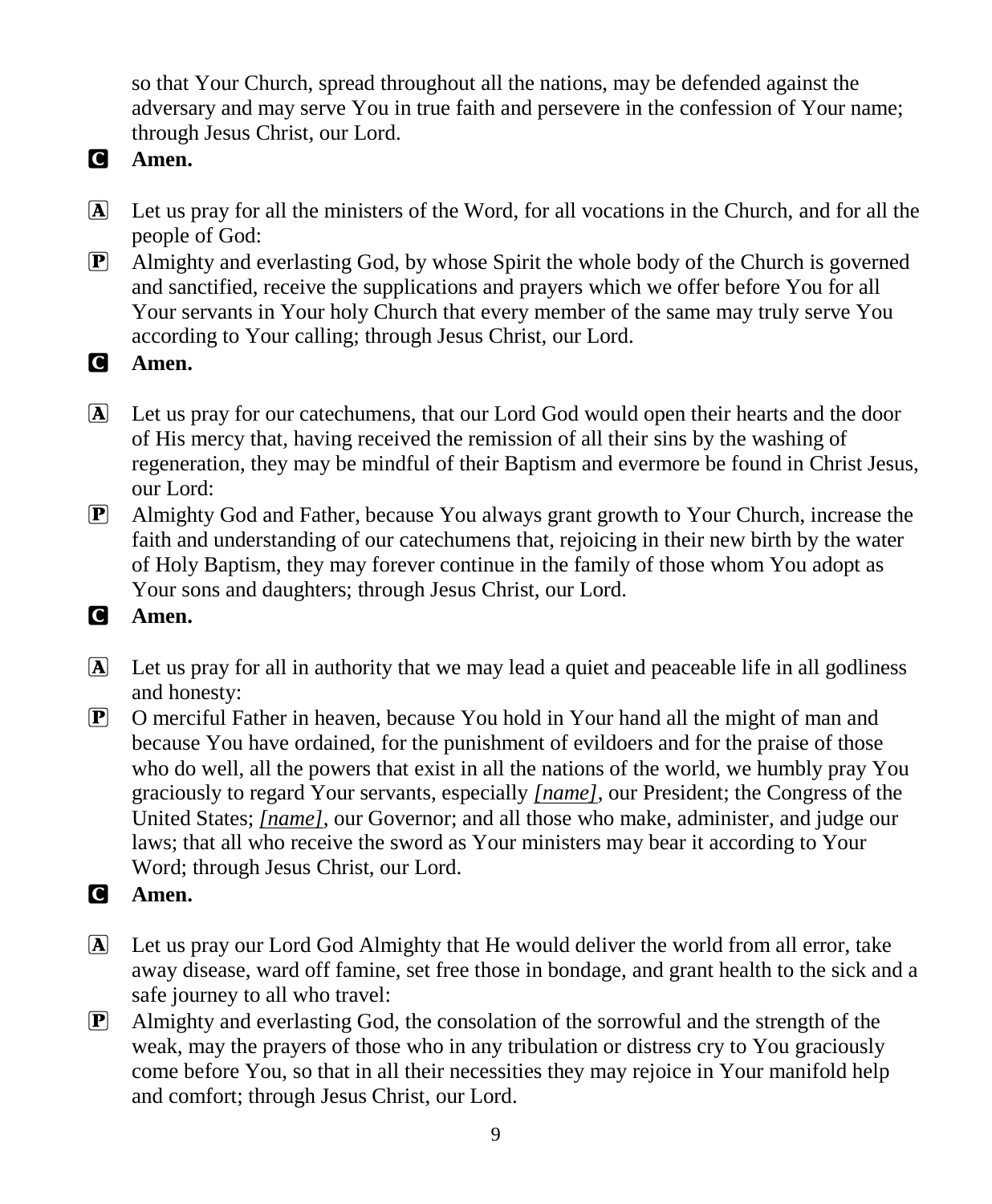# C **Amen.**

- A Let us pray for all who are outside the Church, that our Lord God would be pleased to deliver them from their error, call them to faith in the true and living God and His only Son, Jesus Christ, our Lord, and gather them into His family, the Church:
- P Almighty and everlasting God, because You seek not the death but the life of all, hear our prayers for all who have no right knowledge of You, free them from their error, and for the glory of Your name bring them into the fellowship of Your holy Church; through Jesus Christ, our Lord.
- C **Amen.**
- A Let us pray for peace, that we may come to the knowledge of God's holy Word and walk before Him as is fitting for Christians:
- P Almighty and everlasting God, King of Glory, and Lord of heaven and earth, by whose Spirit all things are governed, by whose providence all things are ordered, the God of peace and the author of all concord, grant us, we implore You, Your heavenly peace and concord that we may serve You in true fear, to the praise and glory of Your name; through Jesus Christ, our Lord.
- C **Amen.**
- A Let us pray for our enemies, that God would remember them in mercy and graciously grant them such things as are both needful for them and profitable for their salvation:
- P O almighty, everlasting God, through Your only Son, our blessed Lord, You have commanded us to love our enemies, to do good to those who hate us, and to pray for those who persecute us. We therefore earnestly implore You that by Your gracious visitation all our enemies may be led to true repentance and may have the same love and be of one accord and one mind and heart with us and with Your whole Christian Church; through Jesus Christ, our Lord.
- C **Amen.**
- A Let us pray for the fruits of the earth, that God would send down His blessing upon them and graciously dispose our hearts to enjoy them according to His own good will:
- P O Lord, Father Almighty, by Your Word You created and You continue to bless and uphold all things. We pray You so to reveal to us Your Word, our Lord Jesus Christ that, through His dwelling in our hearts, we may by Your grace be made ready to receive Your blessing on all the fruits of the earth and whatsoever pertains to our bodily need; through Jesus Christ, our Lord.
- C **Amen.**
- A Finally, let us pray for all those things for which our Lord would have us ask, saying:
- C **Our Father…**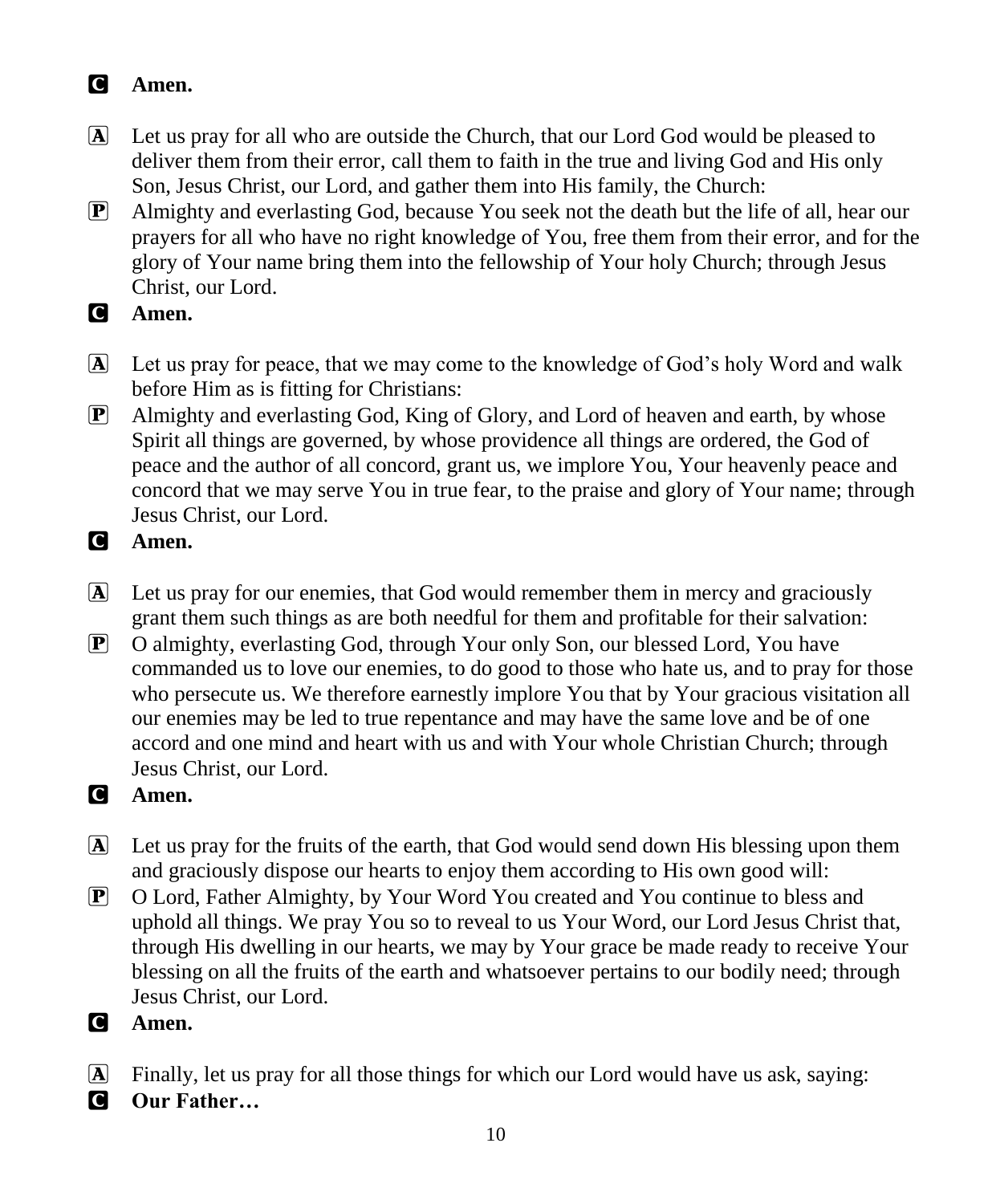#### *Sit*

*The following Reproaches are the words of the Lord against His people, the Church, to which the congregation replies with a plea for mercy (hymn 434).*

#### **Reproaches**

- $\mathbf{P}$  Thus says the Lord: What have I done to you, O My people, and wherein have I offended you? Answer Me. For I have raised you up out of the prison house of sin and death, and you have delivered up your Redeemer to be scourged. For I have redeemed you from the house of bondage, and you have nailed your Savior to the cross. O My people.
- A Holy Lord God, holy and mighty God, holy and most merciful Redeemer; God eternal, leave us not to bitter death. O Lord, have mercy.

### **Hymn: Lamb of God, Pure and Holy** *LSB 434 (verse 1)*

- **P** Thus says the Lord: What have I done to you, O My people, and wherein have I offended you? Answer Me. For I have conquered all your foes, and you have given Me over and delivered Me to those who persecute Me. For I have fed you with My Word and refreshed you with living water, and you have given Me gall and vinegar to drink. O My people.
- A Holy Lord God, holy and mighty God, holy and most merciful Redeemer; God eternal, allow us not to lose hope in the face of death and hell. O Lord, have mercy.

#### **Hymn: Lamb of God, Pure and Holy** *LSB 434 (verse 2)*

- **P** Thus says the Lord: What have I done to you, O My people, and wherein have I offended you? Answer Me. What more could have been done for My vineyard than I have done for it? When I looked for good grapes, why did it yield only bad? My people, is this how you thank your God? O My people.
- A Holy Lord God, holy and mighty God, holy and most merciful Redeemer; God eternal, keep us steadfast in the true faith. O Lord, have mercy.

#### **Hymn: Lamb of God, Pure and Holy** *LSB 434 (verse 3)*

#### *Stand*

*(As the processional cross is unveiled, remember that the crucifixion of Christ is what gives us the forgiveness of sins, reconciles us with God, and promises life eternal with Our Lord forever.)*



C **We adore You, | O Lord,\* and we praise and glorify Your holy resur- | rection. For behold, by the wood | of Your cross\* joy has come into | all the world.**